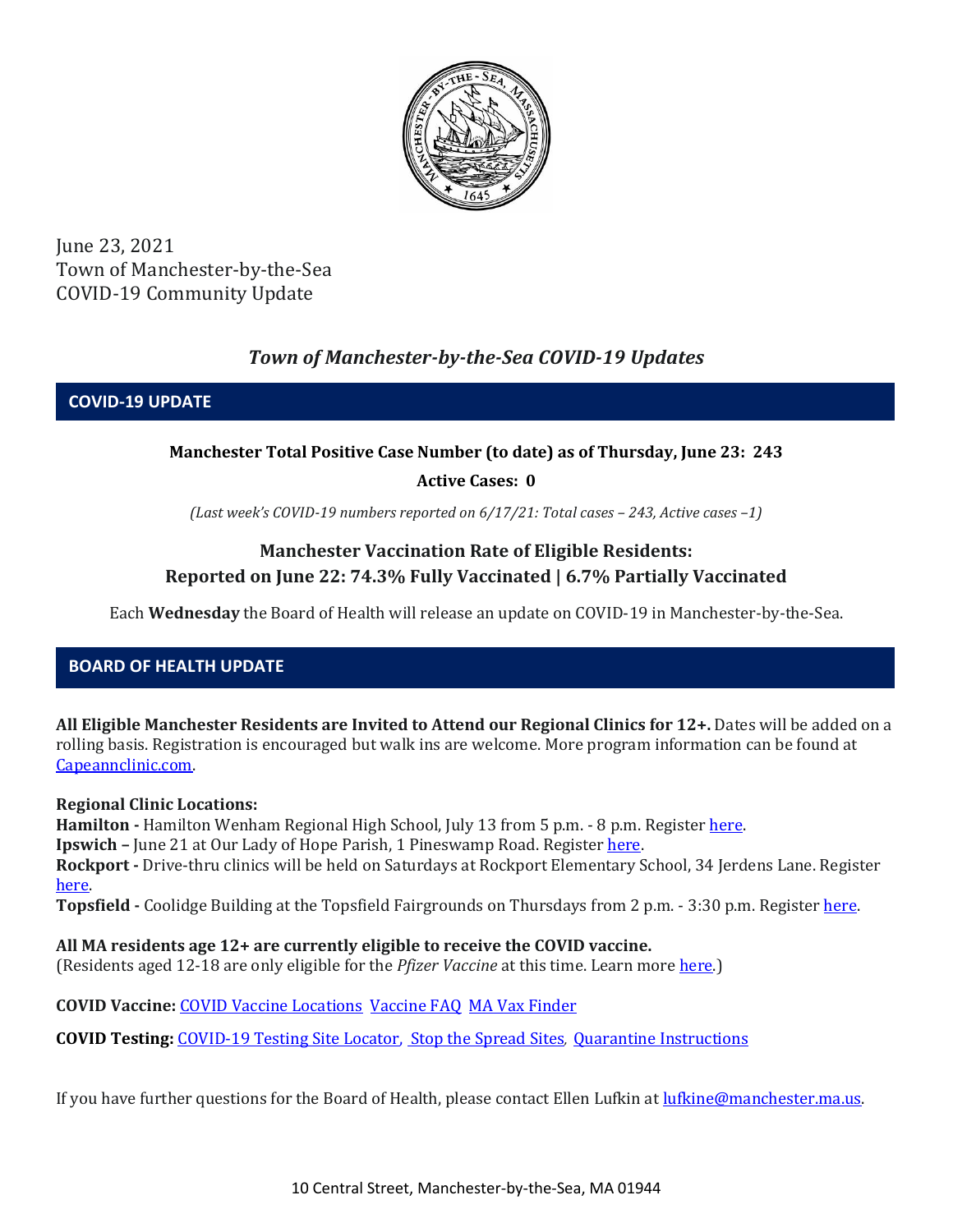

#### **NEW COMMUNITY UPDATES**

- *NEW!* **Harbor St. Bridge Repair:** MA DOT is scheduled to begin work on the Harbor Street bridge on June 28. The bridge will be closed from June 28 until July 1 and a detour will be required.
- *NEW!* **Open Space and Recreation Seven Year Plan:** A draft of the OSRP for the next seven years is available on the Town website for viewing and public comment through June 25. Learn mor[e here.](http://manchester.ma.us/356/Open-Space-Recreation-Committee)
- *NEW!* **Public Safety Dispatch Study:** The Board of Selectmen are studying the options for public safety dispatch in Manchester. A Public Forum is scheduled for Monday, July 19 at 6:30 p.m.. Clic[k here](http://manchester.ma.us/747/Public-Safety-Dispatch) to find more information.
- *NEW!* **Affordable Housing Public Forum:** Join the Affordable Housing Trust and Manchester Housing Authority for a public workshop on Tuesday, June 29 at 6:30 PM at the Manchester Essex Regional High School Cafeteria. The AHT and MHA will present and discuss the findings of the recent Site Feasibility Study. Learn more [here.](https://www.manchester.ma.us/DocumentCenter/View/4027/MAHT-MHA-Public-Workshop-Flyer-for-email)
- *NEW!* **Cape Ann Regional Business Grant: A** grant was awarded to the Cape Ann towns of Manchester, Essex, Gloucester and Rockport through the Cape Ann Chamber. **All business owners anywhere in Manchester** (not restricted to the downtown) are invited to take a short assessment survey to determine what the needs are in our community to recover from the pandemic. Learn more [here.](https://www.manchester.ma.us/DocumentCenter/View/4041/Cape-Ann-Chamber-Business-Grant-Needs-Assessment-2021) Survey closes June 30.
- *NEW!* **DPW Trash Collection Update:** The Town has a new collection contract. JRM will replace Waste Management beginning on July 6. All routes and pick up days will remain the same. Please contact the DPW office with any questions.
- *NEW!* **July 4th House Decorating Contest:** Get out your red, white and blue and decorate your home for the holiday. Registe[r here.](https://www.manchester.ma.us/FormCenter/4th-of-July-Committee-6/Parade-Float-Form-45) Homes should be ready by noon on July 3. Listing of participants will be provided.
- *NEW!* **July 4th Boat Parade:** Join the July 4th Patriotic Boat Parade! All vessels from the Manchester Harbor community are invited to participate. Deadline to register is July 1. Contact Mike Opal to register at [mopal@live.com.](mailto:mopal@live.com) Order of march will be sent out on Friday, July 2.
- *NEW!* **July 4th Concert in the Park**: Come down to Masconomo Park on July 4 from 6 p.m. 8 p.m. and listen to the sounds of the Compaq Big Band to celebrate the holiday.

### **ONGOING COMMUNITY GUIDANCE**

- Beach Stickers: 2021 Beach Stickers are currently for sale online or at the Town Clerks office. Please click [here](http://manchester.ma.us/252/Beach-Resident-Parking-Stickers) for easy instructions. **A walk on pass is required for all visitors ages 13 to 64.** *New rule for 2021! Stickers must be placed inside the front, driver side windshield in the upper left-hand corner.*
- Mass VaxMillions Lottery: Governor Baker announced a new vaccination incentive lottery program called "Mass VaxMillions". Learn how to win here.